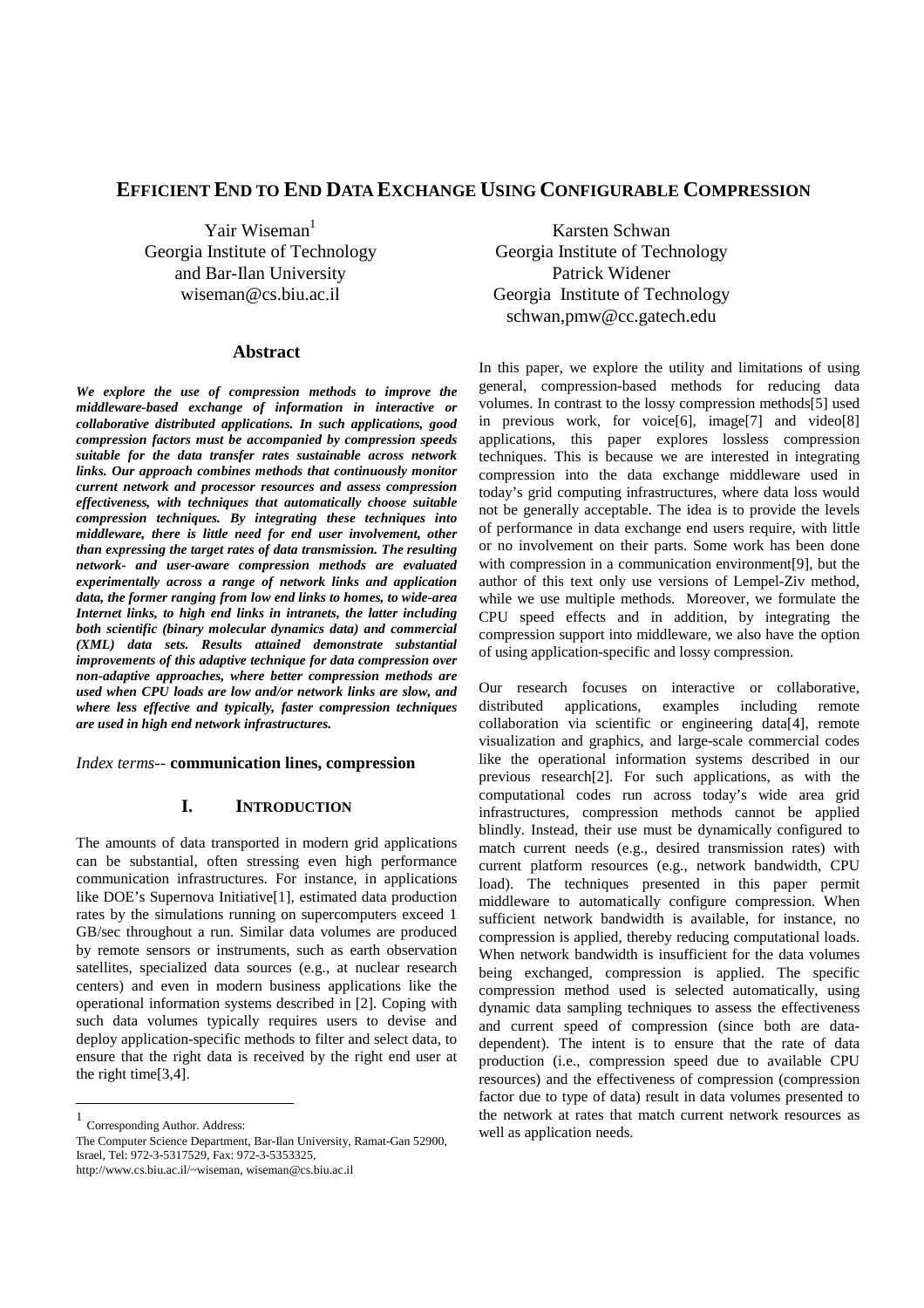This paper demonstrates the utility of configurable compression in multiple execution environments. In one environment, relatively fast machines (e.g., high end PCs) communicate via low-end links, such as international Internet links across university collaborators (e.g., US to Israel) or DSL links connecting researchers' home machines with their institutions' computers. In another environment, workstation class machines are linked via the 1GB or 100MB links now commonly used in the Intranets of companies or research institutions. Figure 1 depicts the heterogeneous computation/communication infrastructure used to realize these two environments.

The following are the results of our work. We first diagnose the effectiveness and performance of both standard and newer compression methods, using representative scientific and business data. The data sets used stem from a large-scale molecular dynamics simulation[4] and from the operational information system described in [2]. Given these data sets, the tradeoffs in compression speeds vs. reductions in required network bandwidth are assessed, in the two representative environments described in Figure 1. Second, based on these results, a table-driven, configurable approach to selecting suitable compression methods is developed. Method selection takes into account compression speed (dependent on current machine load), effectiveness (dependent on type of data), and available network bandwidth. Since platform resources change, method selection is performed repeatedly, throughout the lifetime of a data exchange between the parties the data exchange. Third, the resulting, configurable compression approach is integrated into middleware, resulting in a layered architecture that accommodates multiple compression methods, different network measurement techniques[10,11,12,13], and alternative communication protocols, including those well-suited for the large-data transfers[14].

Experimental evaluations indicate substantial performance advantages from using configurable compression, particularly for highly heterogeneous wide-area collaborations in which international collaborators[15] interact in real-time to jointly understand complex data sets or simulation results. For instance, we were able to significantly improve the speeds of data exchange for links from the U.S. to an Israeli university machine, in both low-load and high-load usage scenarios. Similarly, for home-based machines, even when using broadband links like DSL, notable performance advantages are attained from the use of compression. In Intranets, however, the utility of compression is less evident, especially in our own environments in which we have overcapacitated (i.e., relatively unloaded) networks offering from 100MB to 1GB connectivity between communicating machines. Generalizing from the testbed results described here, we expect configurable compression to compete well in embedded systems, as well, where they are best deployed on `tethered' machines before data is transmitted to mobile machines linked via wireless connections. Results with application-specific data reduction methods attained for embedded systems are described in [16].

In the remainder of the paper, we first briefly review the compression methods used in our work. In Section 2, we describe the various basic compression methods that have been used by the configurable compression. Section 3 describes the software architecture of the IQ-ECho middleware into which configurable compression is being integrated. This middleware is targeted at large-data interactive applications, and it offers runtime mechanisms for online network bandwidth measurement and for managing the quality of middlewarebased data exchanges (termed quality attributes), both of which will be used by the integrated version of configurable compression. The microbenchmarks discussed in Section 4 evaluate the basic performance characteristics of alternative compression methods, on different machines and with different data sets, to characterize their effectiveness vs. running time. A decision table and algorithm based on these results are used to dynamically and automatically select an appropriate compression technique for the data being streamed across distributed application components. Conclusions and future work appear in Section 5.

## **II. COMPRESSION METHODS**

Compression methods reduce data size by applying compression and decompression techniques to data. This section briefly reviews the methods employed in our work, in order to permit the reader to better understand the tradeoffs in using these different techniques.

### **A. Huffman Compression**

Huffman coding[17] - the first practical compression method is used standalone[18] and within more complex compression techniques like JPEG[19,20]. The idea of Huffman coding is to assign a shorter codeword to a common item and a longer codeword to an uncommon item. Specifically, the following algorithm (shown in the recursive pseudo code below) finds codewords of minimum sizes for items  $A_1$ ,..., $A_n$  of lengths  $L_1,...,L_n$ , where  $P_1,...,P_n$  are the items' probabilities.

If  $(n == 2)$  then  $\{0, 1\}$ Else Combine the 2 smallest probabilities  $P_n, P_{n-1}$ Solve for  $P_1, P_2, ..., P_{n-2}, P_{n-1} + P_n$ If  $P_{n-1}+P_n$  is represented by  $\alpha$  then P<sub>n-1</sub> will be represented by α0 P<sub>n</sub> will be represented by α1

"Solve for" means calling the function again with n-1 elements  $(P_{n-1}$  and  $P_n$  become one element, as indicated by  $P_{n-1}+P_n$ ).

The main advantages of Huffman codes are their simplicity and speed. These codes work well for binary data when string repetition is rare. Huffman assumes that each character has no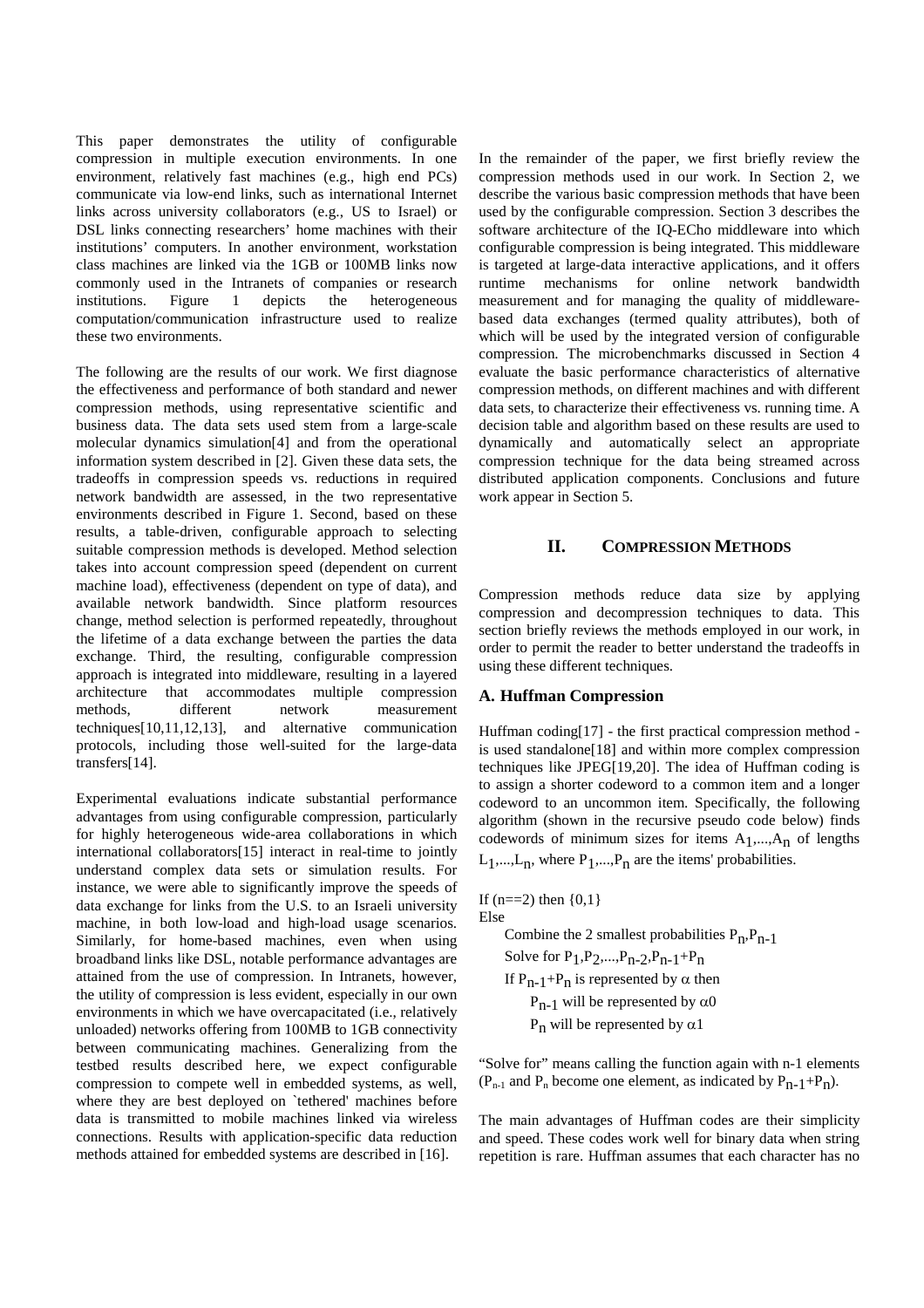relation to the adjacent one; hence it usually does not perform well on texts. Huffman's complexity is O(m+nlogn) where m is the size of the text and n is the size of the alphabet. Note that this is much better than the Burrows-Wheeler compression technique described below, which has a complexity of O(mlogm).

## **B. Arithmetic Coding**

Huffman coding uses a string of bits for each item in the original file. The arithmetic coding method[21,22] improves on this by using fractions of bits as codewords, where one bit can be `owned' by multiple items. As a result, a codeword can be represented by rational numbers of bits (e.g., by 3.25 bits). The arithmetic coding method is described by the following pseudocode:

Let L be a set of items.

Every item i∈L has a probability  $P_i \in [0,1]$ , such that:

$$
\sum_{i \in L} P_i = 1
$$

Every item is represented by the interval:

$$
[\sum_{j
$$

- Repeat until EOF:
	- o The current interval is divided into subintervals according to the items' probabilities.
	- o Replace the current interval by the subinterval of the items that were read.
- Write into the compressed file the shortest binary fraction available in the current interval.

# **C. Lempel-Ziv Methods**

The traditional dictionary compression method is Lempel-Ziv coding[23,24]. WINZIP[25] and gzip[26] use versions of Lempel-Ziv coding. While Huffman coding and Arithmetic coding don't consider an item's environment, the main advantage of Lempel-Ziv methods is that they consider previous appearances of strings, as follows:

Let  $x_1,...,x_n$  be a sequence of items.

We want to find a sub-sequence  $x_k$ ,..., $x_m$  which holds:

For example  $p(qu) > p(q) \times p(u)$ .  $P(x_k, ..., x_m) > \prod_{i=k}^{m} P(x_i)$ 

The Lempel-Ziv method puts a pointer into the place of each previewed string. We use a version of Lempel-Ziv that compresses these pointers by Huffman coding[27]. The pointers of Lempel-Ziv look like (100,7), which means go backward 100 bytes and copy 7 characters. Most pointers point to close destinations, and a copy of just a few bytes is done, so both of the numbers tend to be small. These numbers are represented by Huffman codes, which give shorter representation for small numbers.

# **D. The Burrows-Wheeler transformation**

The Burrows-Wheeler transformation[28,29] is a dictionary compression method. The method utilizes repetitions of words' sequences in order to improve compression. No information is lost in the compression procedure. The procedure outperforms Lempel-Ziv coding, resulting in its use in a variety of compression utilities, but its execution time can be high. The method has multiple steps:

The first step creates pointers to all character of the file being compressed. The pointers are sorted according to the characters to which they are pointing. The preceding characters of each of the pointers are sent to the next step according to the order of the sorted pointers. Actually, this sequence of characters in the output has the same characters as in the original file, but the order of the characters is different.

The second step performs a "move to front" algorithm. This algorithm keeps all 256 possible characters in a list. When a character is to be sent to the next step, its position in the list will be sent. After the character is `sent', it is moved from its current position in the list to the front of the list (i.e., to position 0).

The next step applies a run-length coding to the output of the previous step. The output of the run-length coding is compressed by using either Huffman or Arithmetic coding.

The main disadvantage of the Burrows Wheeler transform is its slow execution speed, due to the need to sort the file. In order to reduce this speed, files are split into blocks, at some loss in compression factors, because shorter files are less effectively compressed. This paper uses the SGI version of the Burrows-Wheeler Transform[30].

In order to enable us to decompress the file when the order of blocks received does not exactly correspond to the order in which it is sent, we have adapted the Burrows-Wheeler method, as described next.

Each file is split into chucks of several lines. The Burrows-Wheeler Transform compresses each chunk. Then, chunks are processed by the move to front procedure, followed by runlength coding. The run-length coding is changed to use a runlength of at most 254 characters, so that the 255th character never appears. Instead, the 255th character is placed at the end of each compressed chunk. Next, all of the chunks are compressed jointly using Huffman coding. Huffman can be synchronized easily, as shown in [31]. This implies that if a Huffman-encoded file is read from any arbitrary point, it may have a few erroneous characters in the beginning, but the other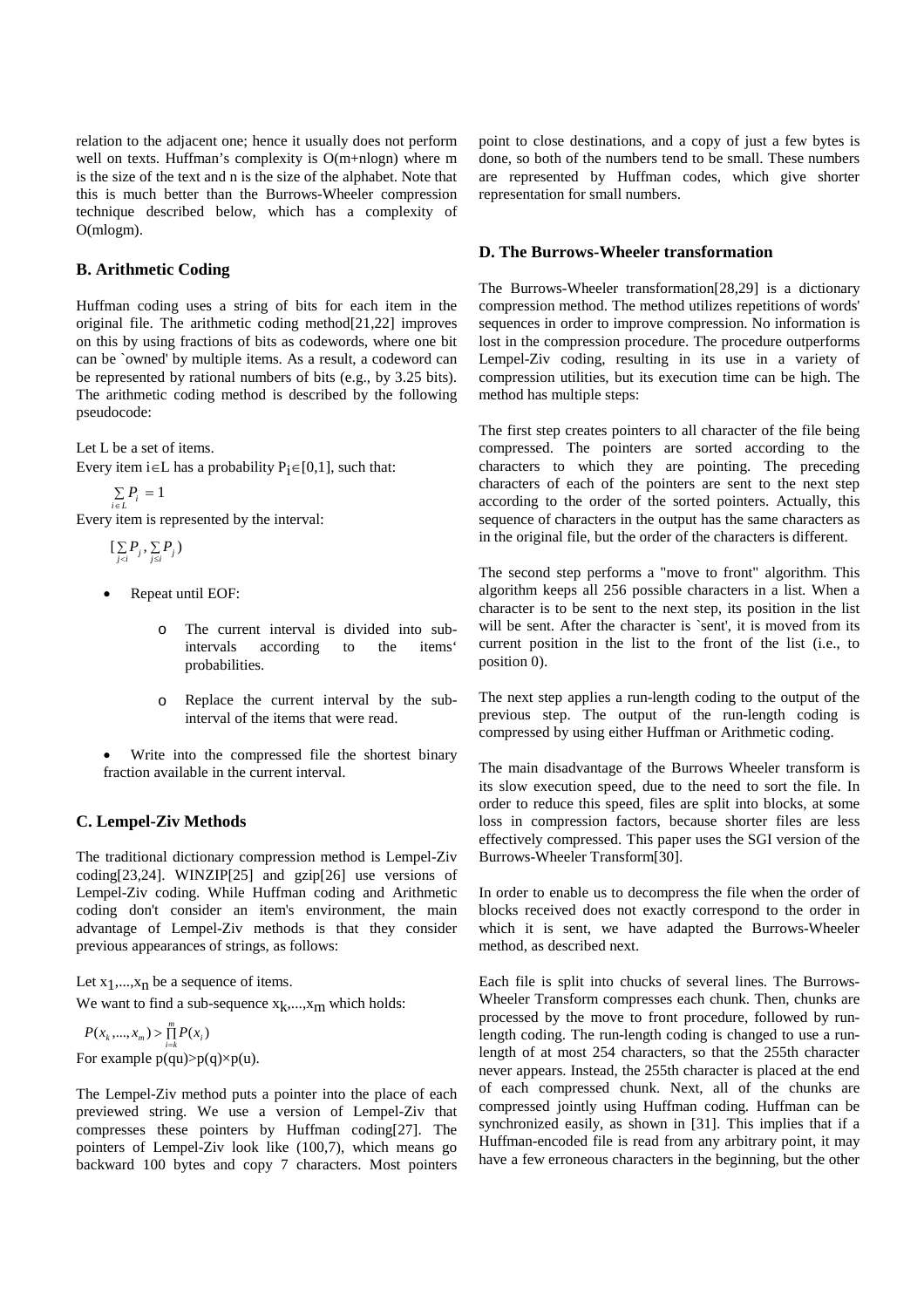characters will be correct. So, we can decode the compressed file from any arbitrary point, since Huffman will keep track of character positions, and when we see position 255, we have found the new chunk.

### **E. Method Comparison**

We next assess the characteristics of these compression methods, so that it then becomes possible to choose the most appropriate one for any given characteristic of the data, the available communication bandwidth, and available CPU cycles. These characteristics are established in microbenchmarks described in Section 4.

Figure 1 qualitatively ranks compression methods, scaled as:

- o Excellent
- o Good
- o Satisfactory
- o Poor

Given these method assessments, the following selection algorithm chooses the compression method most suitable for the current execution environment. In this algorithm, we use the term `reducing speed' to capture the speed at which (given currently available CPU cycles) a certain method is able to compress data. This speed is measured continually, as subsequent blocks of data are compressed. Also continually measured is the speed with which compressed blocks are accepted by receivers, thereby assessing both current network bandwidth and receiver speed. These end-to-end measurements are more relevant than knowledge of actual network bandwidth, since decompression requires the use of receivers' CPU cycles.

#### **Assume the reducing size speed of first block is infinity. While not EOF**

#### **Take a block of 128KB.**

 **If (sending time) > 0.83\*(the reducing size speed of Lempel-Ziv)** 

 **If sampling has been compressed into less than 48.78%** 

 **If (sending time) > 3.48\*(the reducing size speed of Lempel-Ziv)** 

 **Use Burrows-Wheeler** 

 **Else** 

 **Use Lempel-Ziv** 

 **Else** 

 **Use Huffman** 

 **Else** 

 **Don't Compress** 

 **Fork a sampling process to compress the first 4KB of the next block by Lempel-Ziv and use its output to determine the reducing speed size and the compression ratio for the next 128KB block.** 

 **Send the block.** 

 **Wait for child process.** 

The sizes of the blocks have been chosen according to the efficiency of compression methods based on [32,33]. The ratios between the sending time and the reducing speed size have been set according to the statistics detailed in Figure 4. The efficiency of the sampling has been set according to the numbers of Figure 2. Obviously, this information is specific to the particular data used on section IV. However, these numbers can be tuned easily by sampling even a small piece of data[32] extracted from the original file and send this piece of data over an unloaded line employing unloaded CPUs. Usually, the numbers being used are very close to the constants details here, so we put these constants to give the reader an impression what the scope of the numbers is.

|                    | Burrows-         | Lempel-Ziv   | Arithmetic | Huffman          |
|--------------------|------------------|--------------|------------|------------------|
|                    | Wheeler          |              |            |                  |
| Compress           | files Excellent  | Excellent    | Poor       | Poor             |
| with<br>string     |                  |              |            |                  |
| repetitions        |                  |              |            |                  |
|                    |                  |              |            |                  |
| Compress           | files Excellent  | Poor         | Excellent  | Excellent        |
| with low entropy   |                  |              |            |                  |
|                    |                  |              |            |                  |
| Compression        | <b>Excellent</b> | Good         | Poor       | Poor             |
| <b>Efficiency</b>  |                  |              |            |                  |
| Time               | of Poor          | Satisfactory | Poor       | Excellent        |
| Compression        |                  |              |            |                  |
| Time               | of Satisfactory  | Excellent    | Poor       | Excellent        |
| Decompression      |                  |              |            |                  |
|                    |                  |              |            |                  |
| <b>Global Time</b> | Poor             | Good         | Poor       | <b>Excellent</b> |
| Figure 1           |                  |              |            |                  |

# **III. MIDDLEWARE INTEGRATION**

It is unrealistic to expect end users to explicitly use the various compression techniques described in this paper. This section describes the mechanisms and architecture of middleware that permits end users to take advantage of configurable compression for a wide range of applications and platforms. The specific middleware used is ECho, an event-based communication system targeting large-data applications [34].

### **A. The ECho Middleware**

Several attributes of ECho distinguish it from other middleware systems. First, ECho transports distributed data with performance similar to that achieved by systems like MPI. This allows it to support the large data flows on which our compression algorithms operate. Second, since ECho supports the publish/subscribe model of communication, new participants in event exchanges can be introduced by simply registering them with appropriate sets of events, without need for re-compilation or re-linking and without affecting other components, thereby facilitating system evolution. As improved compression algorithms are developed, or as ones more suitable for application needs are defined, this middleware capability allows applications to take advantage of such methods without any associated re-engineering costs. Third, ECho supports the definition and use of globally named and interpreted quality attributes. Using attributes, ECho can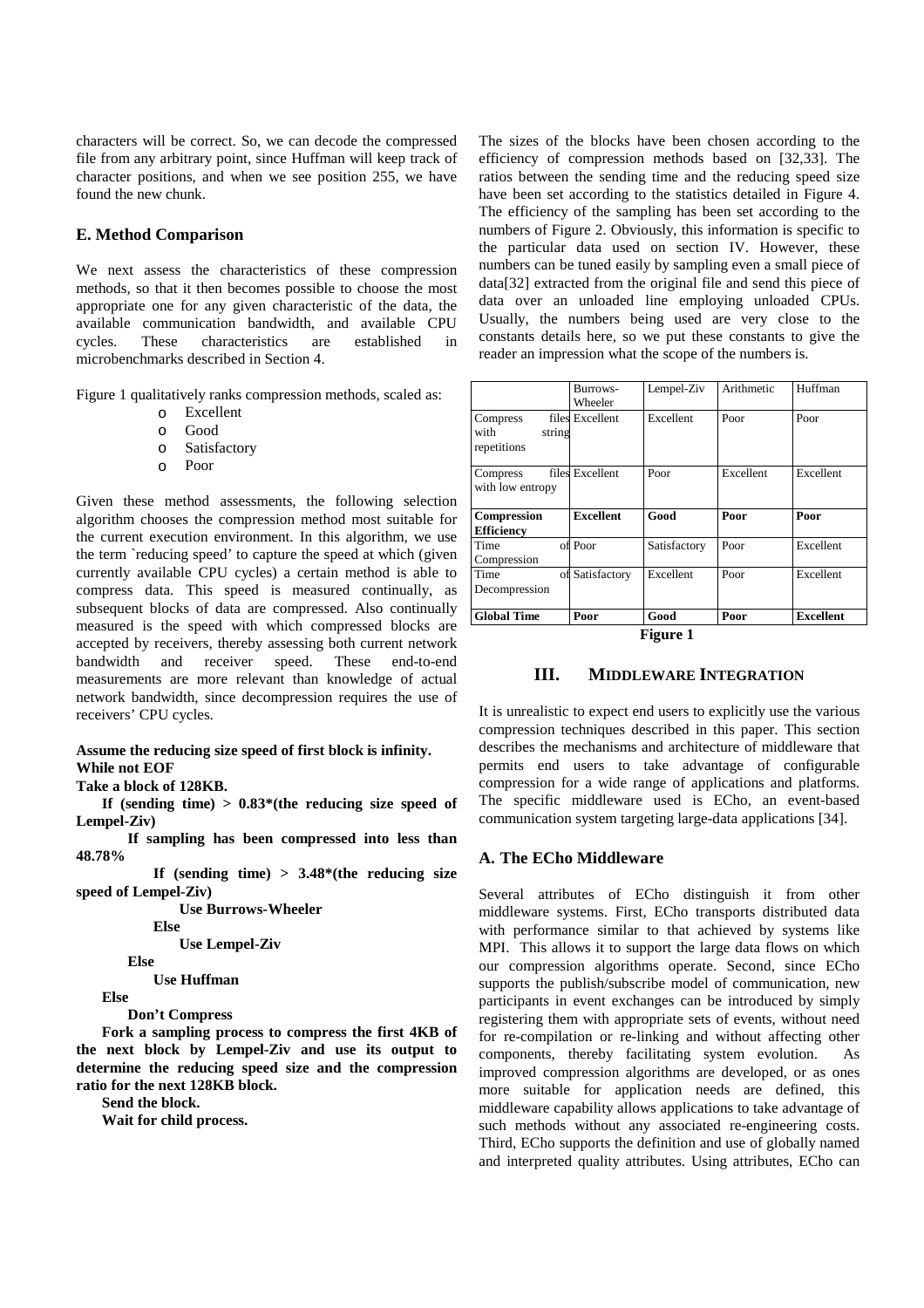transport performance information and/or dynamic change instructions, across end users and address spaces and across different implementation layers, including the application level, the operating system kernel, and the network level. This functionality is useful with online compression, since attributes can transport information about network or processor state to compression methods and/or to the algorithm that selects the compression methods to be used.

Event subscription utilizes event channels, which are the mechanisms through which event producers and consumers are matched. Producers submit events to a specific channel, and only consumers subscribed to that channel are notified of those events. Conceptually, event channels exist in the space `between' processes, but in practice they are distributed entities, with bookkeeping shared between all processes where they are referenced. Since channel implementations are distributed, it is straightforward for ECho to apply computations - termed handlers - to events, at any point in the data path between event producer and consumer. Handlers may transform events, reduce their sizes or enhance the information they contain, and they can even prevent events from being transported, if needed. They are the key to the integration of compression methods, discussed next.

### **B. Integrating Compression Methods**

 Since compression methods are integrated into ECho as event handlers, they can control the amount of data sent by producers and thereby also control the network bandwidth used by ECho applications. Moreover, with handlers as execution vessels for data compression, a new compression method can be introduced at any time during a system's operation. In ECho, such dynamic handler instantiation is known as deriving a new event channel from an existing one; it is an action taken by event consumers (event producers cannot take the responsibility of customizing event delivery for all or some subset of their consumers since event channel subscription is anonymous).

Section II.E describes a decision process, which selects a compression method that will perform best in the current execution environment. This decision method is integrated into ECho middleware by adding it the actions taken at event consumers. When the method determines that a consumer should change its compression method, it informs the appropriate source of this change via attributes. If the source does not yet have the suitable compression method, the consumer deploys a new method by simply deriving the appropriate event channel with that method. Having done so, the consumer can then unsubscribe from the original channel and subscribe to the new one, thereby connecting to an event stream with newly embedded data compression. Since the consumer selected the specific new data compression method, it knows which decompression method to apply to any received event to correctly reconstruct the application data. ECho channels utilize a transport encapsulation layer that efficiently multiplexes multiple connections from a single

address space, so maintaining a small number of open channels and switching among them as the operating environment changes does not adversely affect performance.

### **C. Other Middleware Approaches**

While we have integrated compression methods into the ECho middleware, the approach of dynamically changing compression algorithms and degrees of compression in response to execution conditions is equally valid with other systems. For example, middleware built on top of the Java RMI package could introduce these computations as Java code in the classes implementing communication. Similarly, in .NET, compression could be integrated into its `remoting' methods. CORBA-based systems could deploy compression codes as Interceptor modules, which are placed just before data is transmitted from the sender and just after data is received at the receiver. The ECho middleware system provides higher performance than either RMI or CORBAbased systems, but the overall integration approaches are similar.

# **IV. EXPERIMENTAL RESULTS**

### **A. Microbenchmarks.**

The compression methods used in our work (i.e. Huffman, Arithmetic, Lempel-Ziv and Burrows-Wheeler) have been tested with multiple datasets, including scientific data and a dataset of a large commercial company. The binary data sets used are represented in an efficient format developed by our group, termed PBIO[35]. For the commercial data, the compression ratios achieved are shown in Figure 2.



**Figure 2** 

The corresponding times of compression and decompression appear in Figure 3. These times were measured on a Sun-Fire-280R with UltraSPARC-III processor running Solaris 5.8. The machine had 4GB of internal memory.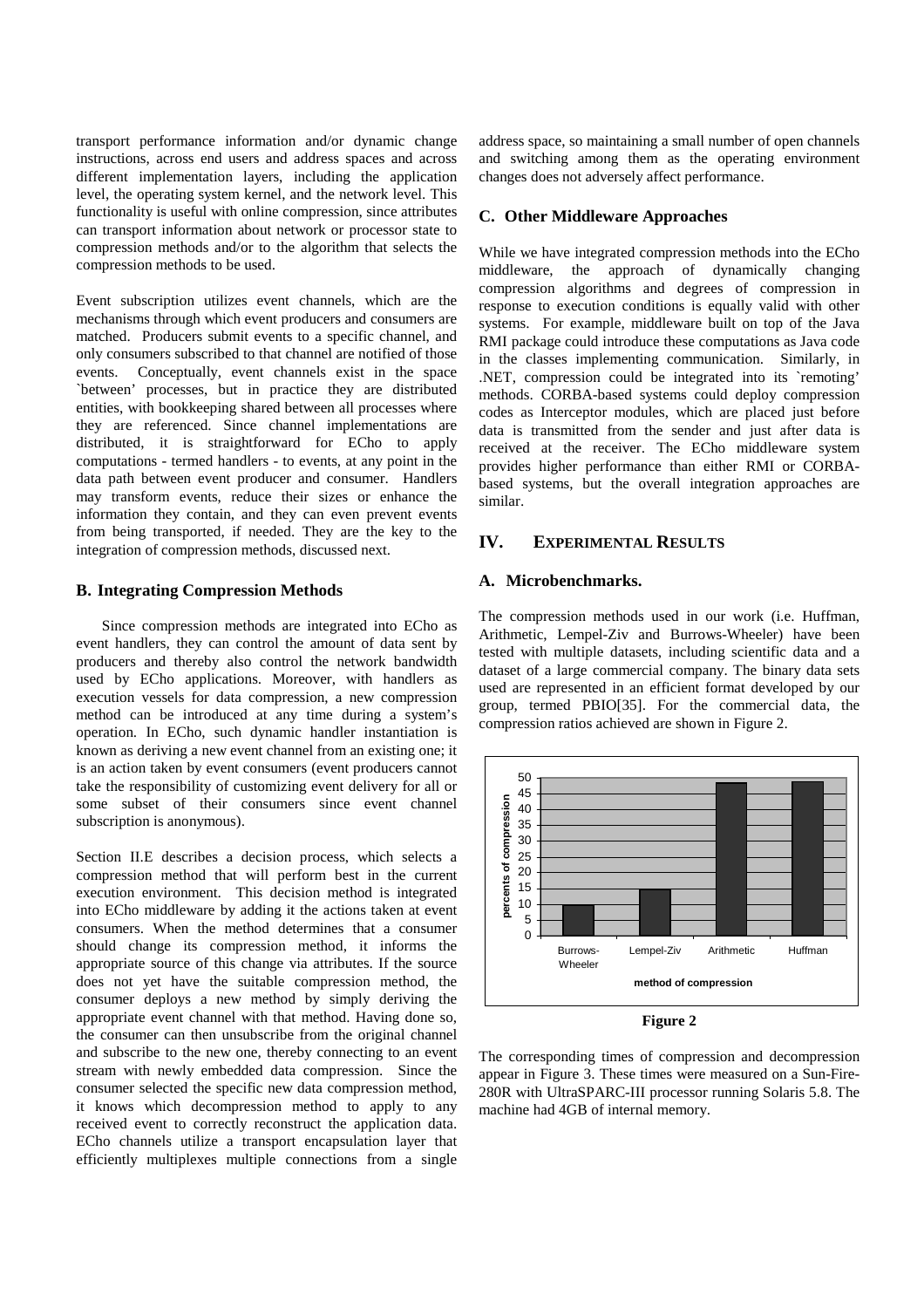

**Figure 3** 

The key insight from these experiments is the speed with which a CPU compresses some large amount of data. Figure 4 summarizes the test results attained with two Sun machines, one being the same Sun-fire as the one in Figure 3, the other an Ultra-Sparc machine with an UltraSPARC-II processor running Solaris 5.8 and having 128MB of main memory.



**Figure 4** 

Figure 4 depicts what we term the `reducing speed' of different CPU, which is the number of bytes per second by which a CPU can reduce data. If such space reduction can be performed faster than the transfer time for a given amount of data, it is worth (time-wise) to compress the data. If the CPU is fast, but the communication line is slow, even a complicated compression method can be chosen. In the reverse case, i.e. the CPU is slow and the communication line is fast, no compression method will be assigned. Between those two extremes, the use of a fast and uncomplicated compression method is indicated.

Experimental results were attained with 1GBits/s, 100MBits/s, and 1MBits/s links. We also used an international Internet link between the Georgia Institute of Technology, Atlanta, GA and Bar-Ilan University, Ramat-Gan, Israel. Figure 5 shows the speed of these communication lines. All of the measurements were taken on warm lines. The standard deviation of the

transfer speed were 0.782%, 8.95%, 1.17% and 46.02% on the 1GBits, 100MBits, 1MBits and the international links, respectively.



**Figure 5** 

The conclusion from the above figures is that if the CPU is very fast, then Burrows-Wheeler is the best method. Burrows-Wheeler has a bad ratio of reducing MBits per second, but if the CPU is fast enough, the CPU can pay back any lost time. If the communication line is very fast, Huffman will be the best method. Huffman has a bad compression ratio, but compression is quite fast. When an intermediate case is to be used, Lempel-ZIV realizes a good compromise between compression time and transfer time. Arithmetic coding does not appear useful for the class of applications considered in our work. On a local fast communication link (e.g., a 1GBits link) or on a lightly loaded 100MBits link, compression appears too expensive in general. This suggests that compression should not be used at all.





We tried our methods on scientific data sets. The specific data used is from a molecular dynamics application; it contains the coordinates of atoms, their velocities and their types. The compression ratios of the different data items are quite different from each other, as can be seen in Figure 6. However,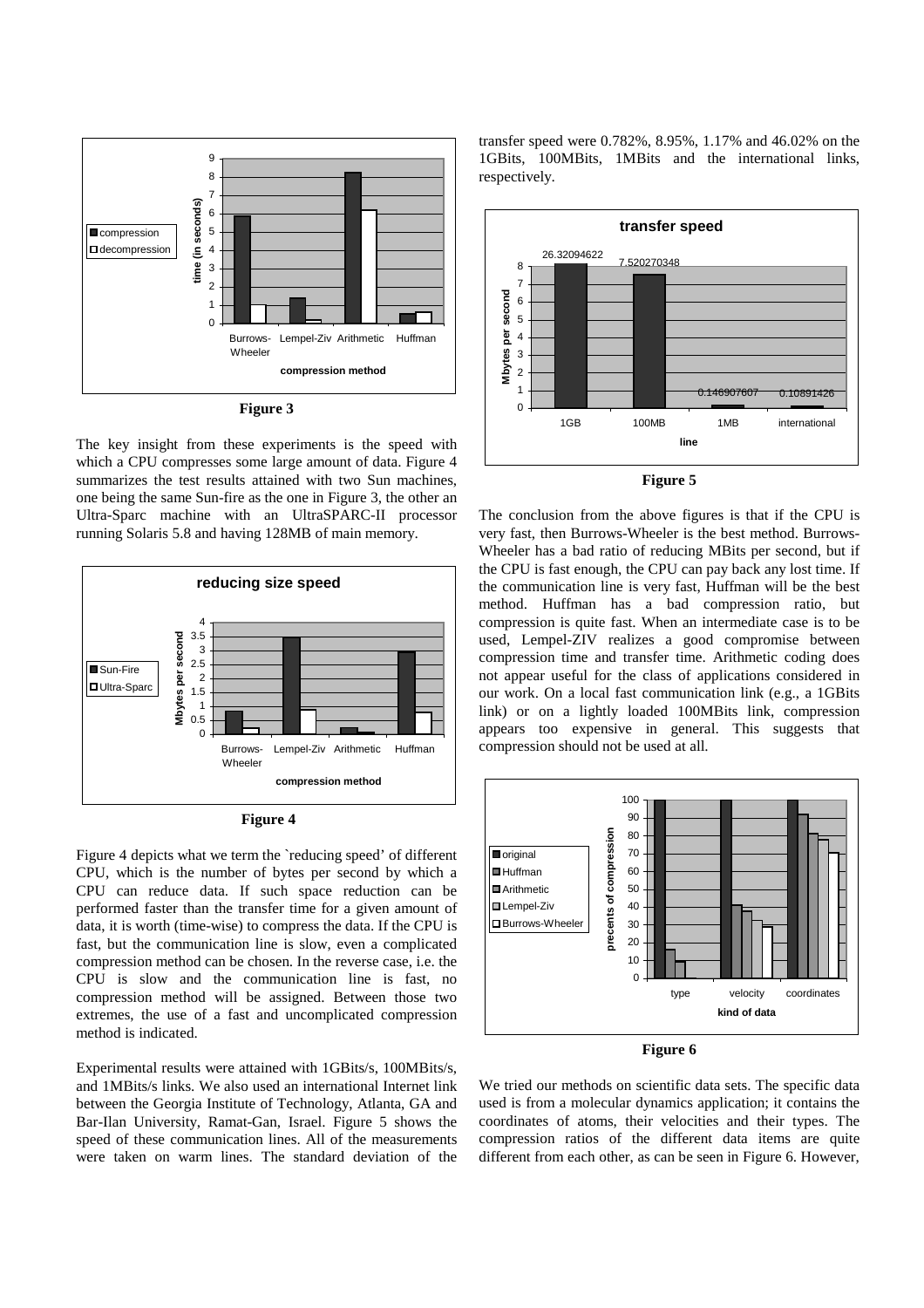the compression times across these data sets do not differ much.

The conclusion from Figure 6 is that decisions about suitable compression techniques should be based not only on data sizes or link speeds, but also on data characteristics. Huffman codes and Arithmetic codes are suitable for low entropy data, while Lempel-Ziv methods are good at handling data with string repetitions. Burrows-Wheeler handles both of these cases.

The consequent approach taken in our work is one that samples data as it is being produced and transported, to detect whether data has low entropy, string repetitions, or both. The results of such sampling are used to choose a suitable compression method. With ECho, such sampling can be integrated into the producer-side actions taken on events, much like we are currently integrating network measurement methods into the enhanced IQ-ECho implementation targeted at Internet links[14].

#### **B. Experimentation with applications.**

In order to evaluate the behavior of compression with realistic scenarios, we created an environment in which network load is varied artificially, using load traces captured for the MBone multicast infrastructure. These commonly used traces track the number of end users that connect to MBone sessions over time, thereby indirectly describing the network load implied by MBone use [36]. Consequently, in Figure 7, load is stated as the number of connections over time.



**Figure 7**

The experiments presented below employ the MBone trace by creating network loads with it, using the raw MBone numbers multiplied by a factor of 4 in order to adjust it to the capacities of the 100MBits links used in our experimentation. The data being compressed, transported, and decompressed is a set of transactions captured from the operational information system of a large company with whom we are working. This data set has a high rate of strings repetitions, so the best methods to be used were Lempel-Ziv and Burrows-Wheeler. These comments explain the automatic decision-making depicted in Figure 8 (experiments are conducted on the same machine as the one used in Figure 3). Initially, with no network load, no compression is performed (labeled as `1' in the figure). With increasing network load, the first compression method used is Lempel-Ziv (see  $\angle 2'$  in the figure), followed by Burrows-Wheeler (see `3') under high network loads.



**Figure 8**

Figure 8 depicts the choices of compression method over time, given the MBone-based network load. Figures 9 and 10 depict the compression times and the sizes of the compressed blocks, respectively, attained by these methods. From these figures, it is clear that the relatively small gains in data reduction attained from the use of Burrows-Wheeler justify its use only under very high network loads.



**Figure 9**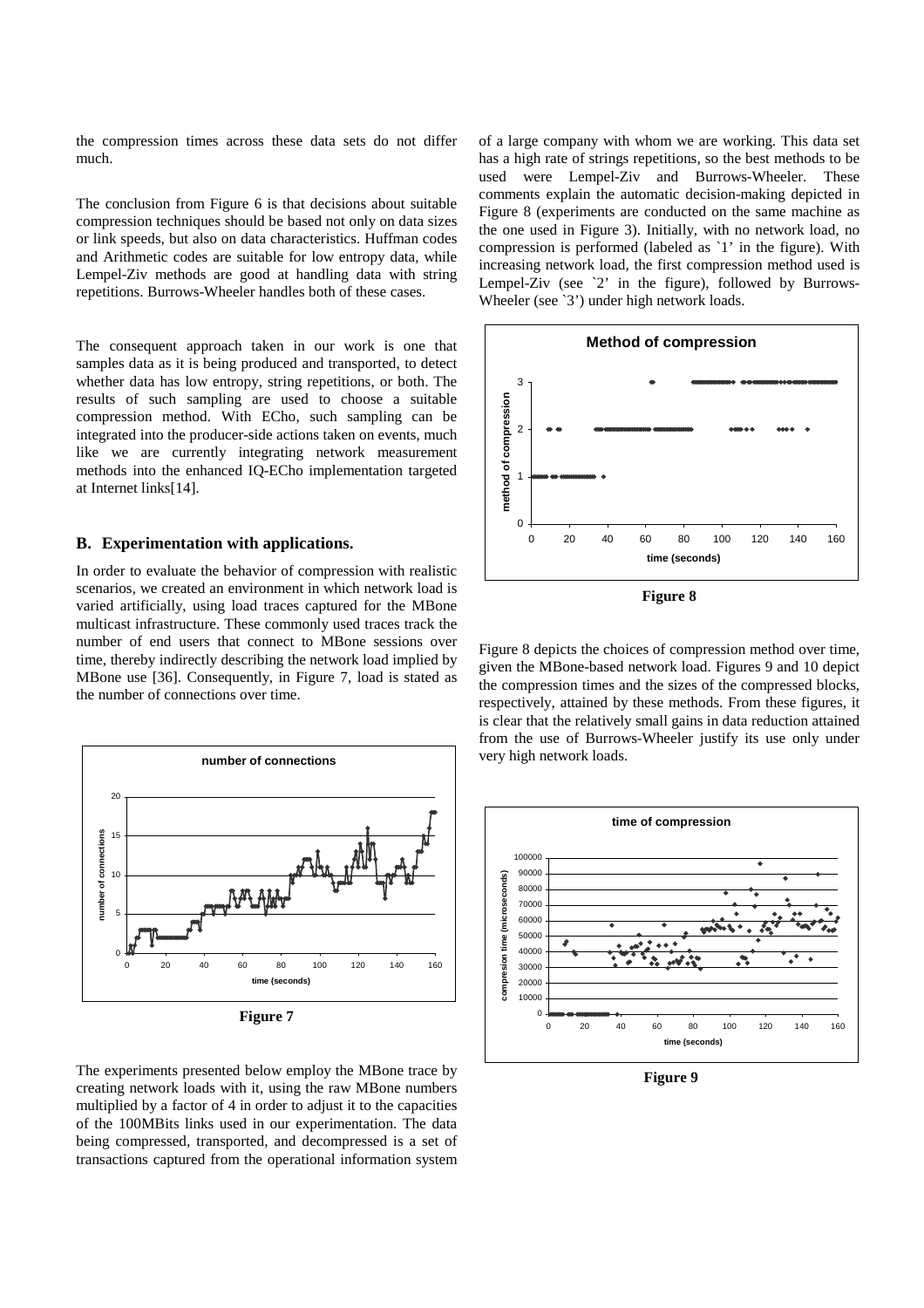



The next set of experiments is based on the same network load behavior, but uses the molecular data introduced earlier. In particular, our microbenchmarks (see Figure 6) show that the data containing atom coordinates does not compress very well. When applying configurable compression to this data set, the results depicted in Figures 11 and 12 are attained. These results are explained next.



**Figure 11**



**Figure 12**

Most of the data cannot be compressed well, as was shown in Figure 6. However, there are some small portions of the data that have strings repetitions. Those portions are recognized by configurable compression, which applies Lempel-Ziv (to the string portions) or Burrows-Wheeler (to the other data) in order to improve the compression ratio. As can be seen in Figure 11, most of the data was compressed by Huffman. In Figure 11, `1' indicates no compression, while `2', `3' and `4' indicate Lempel-Ziv, Burrows-Wheeler, and Huffman compression, respectively.

# **V. CONCLUSIONS AND FUTURE WORK**

This paper evaluates multiple general, lossless compression methods, in terms of their effectiveness of use in distributed transactional or streaming data applications, in heterogeneous distributed systems and for datasets that include both commercial transactional and scientific data. The paper also describes how to integrate compression into modern middleware, thereby removing from end users the potentially onerous task of choosing suitable compression methods. This is important because in typical distributed systems and applications, the choice of compression should be dynamic, depending on currently available network bandwidth, computational load on end user machines, and the kind of data (i.e., its compressability) being transported.

Initial results are encouraging. The notion of `quality attributes' in middleware enables the end-to-end and crosslayer interactions needed to transport the monitoring and configuration data across systems that is needed (1) for sampling the data being streamed and (2) for continuously capturing network and machine loads, thereby deciding upon the suitable compression method to be used for middlewarelevel data transmission. (3) By permitting end users to dynamically change the parameters used by compression methods, they can also explicitly affect compression behavior. Most interestingly, (4) end users can also `derive' from an existing middleware-based interaction a new interaction, new compression methods can be deployed into systems at runtime, permitting them to take advantage of new methods or of methods more suited to their application domains and data sets.

Configurable compression was evaluated with both scientific and commercial data sets. Using configurable compression, we could transport the transactional data of a large company with which we are working on a 100MBits network link under variable load in 10.7142 seconds (where compression took slightly more than 60% of total time) rather than in the 29.1388 seconds it took without compression.

In comparison to the commercial data set, some of our scientific data is not easily compressed. Specifically, the random characteristic of that data requires us to use the `strongest' compression methods available, such as Burrows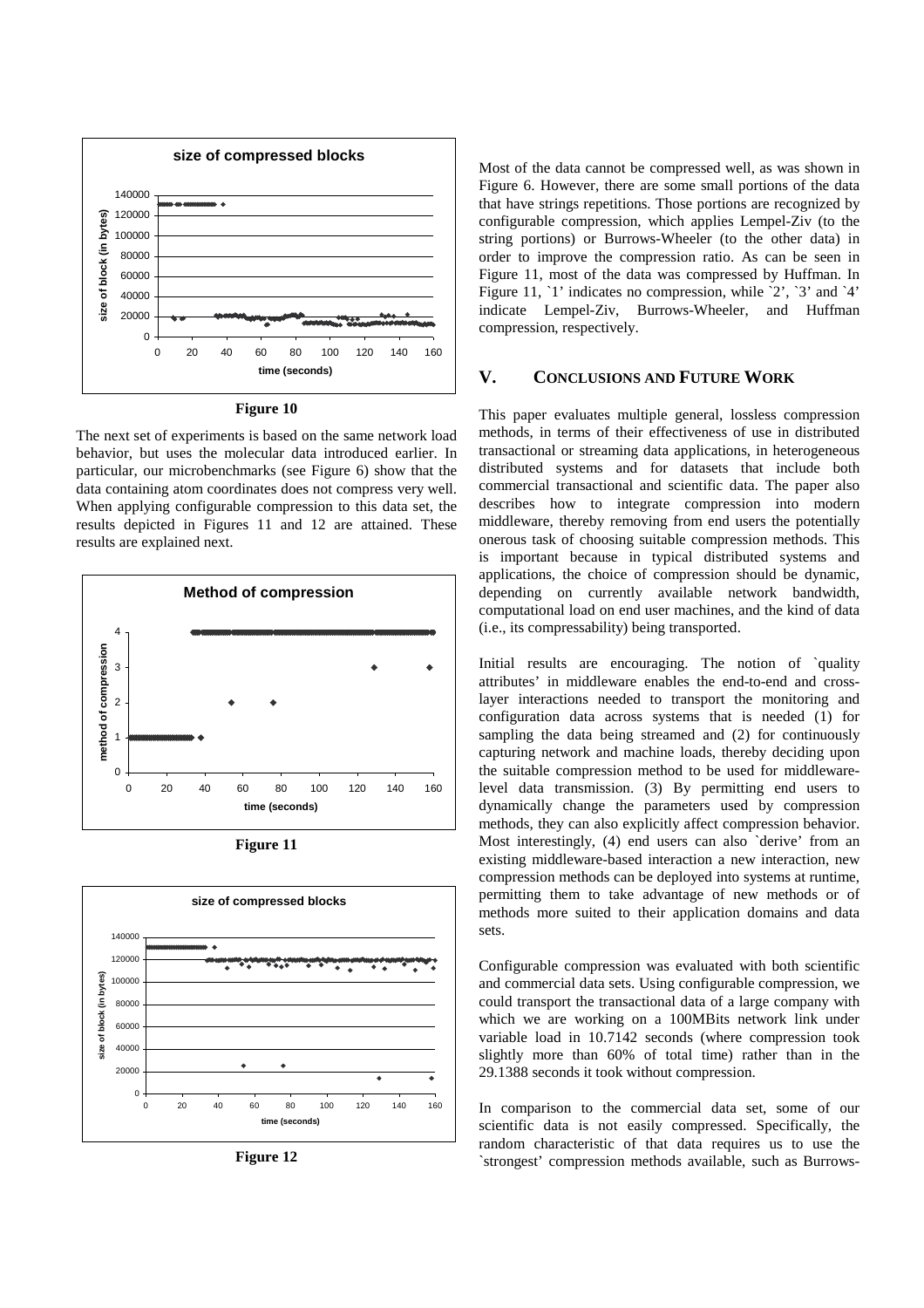Wheeler. Due to the overheads of using such methods, dynamic data compression actually increases the total time required for data streaming, from roughly 29 to 30.5 seconds. Cases like these indicate the importance of permitting end users to integrate their own, application-specific, lossy compression techniques into data streaming middleware. This is a topic of our current work, to make it easy and efficient for middleware to execute high performance compression methods and to instrument such methods to vary their dynamic behavior based on current platform resources[4].

# **References**

.

- [1] DOE-TSI. Terascale supernova initiative. http://www.phy.ornl.gov/tsi.
- [2] **V. Oleson, K. Schwan, D. Amin, G. Eisenhauer, B. Plale, C. Pu, and P. Widener**, Operational Information Systems, An Example from the Airline Industry, *Workshop on Industrial Experiences with System Software (WIESS 2000), in conjunction with OSDI 2000*, November 2000.
- [3] **B. Plale, G. Eisenhauer, K. Schwan, J. Heiner, V. Martin, and J. Vetter.** From interactive applications to distributed laboratories. *IEEE Concurrency, 6(3),* 1998.
- [4] **M. Wolf, Z. Cai, W. Huang, and K. Schwan**. Smart Pointers: Personalized Scientific Data Portals in Your Hand, *In Proc. of Supercommputing 2002*, Nov. 2002.
- [5] **M. Beigl**, MODBC A Middleware for Accessing Databases from Mobile Computers. 3rd Cabernet Plenary Workshop, Rennes, France, 1997
- [6] MMEV voice compression/decompression middleware, http://www.asahikasei.co.jp/vorero/en/onsei2/mmev1.html.
- [7] INNOTECH Corporation, IMPress Version 2.0, Image compression and decompression middleware system for embedded systems. http://www.innotech.co.jp/english/news/contents/news021029e. html.
- [8] Envivio Corporation, H.264 Live Solution for Cost-Effective Delivery of Broadcast-Quality Video Over Satellite Networks In Proc. of NAB 2003, Apr. 2003.
- [9] **E. Jeannot, B. Knutsson, M. Bjrkman,** Adaptive Online Data Compression, IEEE High Performance Distributed Computing (HPDC'11), Edinburgh, Scotland, July, 2002.
- [10] **M. Mathis.** Web100 and the End-to-End problem. http://www.web100.org/docs/jtech/.
- [11] **N. S. Rao, Y.-C. Bang, S. Radhakrisnan, Q. Wu, S. S. Iyengar, and H. Choo**. NetLets: measurement-based.
- [12] **M. Jain and C. Dovrolis.** End-to-end available Bandwidth: Measurement methodology, Dynamics, and Relation with TCP throughput. *In Proceedings of ACM SIGCOMM,* Aug. 2002.
- [13] **M.Jain and C. Dovrolis.** End-to-End Available Bandwidth: Measurement methodology, Dynamics, and Relation with TCP

Throughput. *IEEE/ACM Transactions in Networking,* August, 2003.

- [14] **Q. He and K. Schwan.** IQ-RUDP: Coordinating Application Aaptation with Network Transport. *In High Performance Distributed Computing*, July 2002.
- [15] GriPhyN. The grid physics network. http://www.griphyn.org.
- [16] **Y. Chen, K. Schwan, and D. Zhou**. Opportunistic channels: Mobility-aware event delivery. *In Proceedings of the ACM/USENIX International Middleware Conference,* 2003.
- [17] **Huffman D.** A method for the Construction of Minimum Redundancy Codes *Proc. of the IRE 40, pp.1098-1101* 1952.
- [18] **Bookstein A., Klein S.T.,** Is Huffman coding dead?, Journal of Computing 50, pp. 279-296, 1993.
- [19] **Wallace G. K.** *The JPEG Still Picture Compression Standard*  Communication of the ACM 34, pp. 3-44, 1991.
- [20] Information Technology *Digital Compression and Coding of Continuous-Tone Still Images Requirements and Guidelines*  International Standard ISO/IEC 10918-1, 1993.
- [21] **Witten I. H., Neal R. M. and Cleary J. G.** Arithmetic Coding for Data Compression, *Communication of the ACM 30, pp. 520- 540* 1987.
- [22] **Howard P. G. and Vitter J. S.,** Arithmetic Coding for Data Compression, *Proceedings of the IEEE*, *82(6),* pp. 857-865, 1994.
- [23] **Ziv J., Lempel A.**, A universal algorithm for sequential data compression, *IEEE Transactions on Information Theory, IT-23,* pp. 337-343, 1977.
- [24] **Ziv J., Lempel A.**, Compression of individual sequences via variable-rate coding, *IEEE Transactions Information Theory, IT-24,* pp. 530-536, 1978.
- [25] WinZip, *Nico Mak Computing, Inc., Mansfield, CT, USA* 1998.
- [26] gzip, *Free Software Foundation, Inc., 675 Mass Ave, Cambridge, MA, USA* 1991
- [27] Brent. R. P., *A linear algorithm for data compression*. Australian Computer Journal, 19(2) pp. 64-68, May 1987.
- [28] **Burrows M. and Wheeler D.** Block sorting Lossless Data Compression Algorithm, *System research center, research report 124, Digital System research Center, Palo Alto, CA* 1994.
- [29] **Nelson M. R.** Data Compression with the Burrows Wheeler Transformation, *Dr. Dobb's Journal, pp. 46-50* 1996.
- [30] SGI® IRIX® Freeware distribution, 1600 Amphitheatre Pkwy. Mountain View, CA, USA, Edition of February 2003.
- [31] **Klein S. T. and Wiseman Y.** Parallel Huffman Decoding with Applications to JPEG Files, *The Computer Journal, Swindon,* UK, 2003.